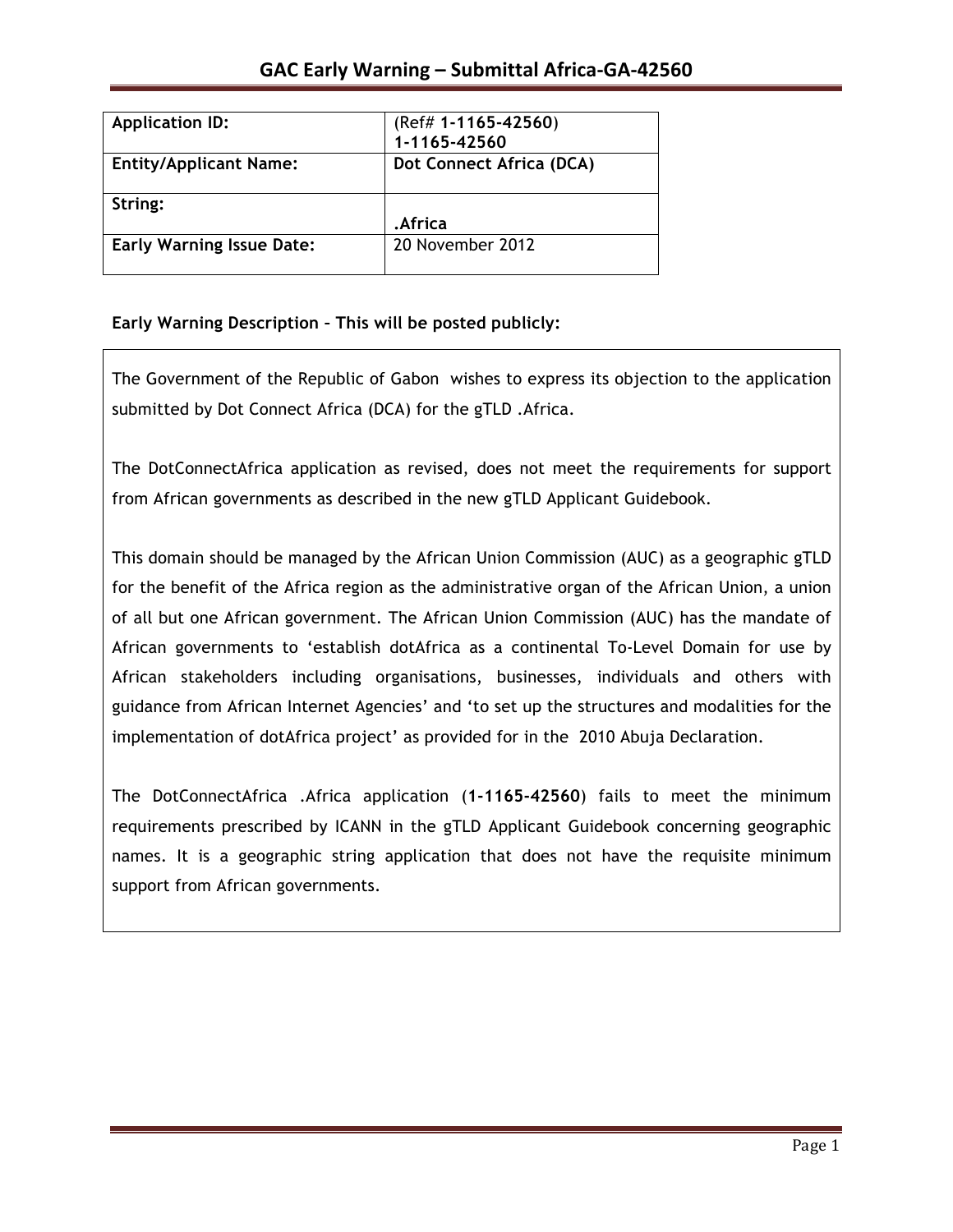**Reason/Rationale for the Warning – This will be posted publicly:** 

**GAC Member(s) to indicate the reason and rationale for the Early Warning being filed.** 

- 1. **DCA's Application lacks the requisite Government Support** 
	- a. Paragraph 2.2.1.4.2 (section 2-16) of the Applicants' Guidebook prescribes that certain applied-for-strings may qualify as "Geographic Names" and must therefore be accompanied by documentation of support or non-objection from the relevant governments or public authorities. In particular, the guidebook requires at least 60% of the relevant national governments in a region to provide documentation in support of new applications for geographic strings and there must be no more than one written statement of objection.
	- b. Africa is a clearly designated geographic region as defined in the UNESCO "Composition of macro geographical (continental) regions, geographical sub-regions, and selected economic and other groupings" list.
	- c. Being a Union of 54 (fifty four) African states and specifically being mandated by these states to "*Set up the structure and modalities for the Implementation of the dotAfrica (.Africa) project*" the AUC is in an authoritative position to declare African government support or opposition to any "Africa" geographic string application.

### **Supporting GAC Members (Optional):**

**I agree to include the supporting GAC members in the publication of this Early Warning**



### **Possible Remediation steps for Applicant – This will be posted publicly:**

**GAC Member(s) to identify possible remediation steps to be taken by the applicant**

- The applicant for the string tries to address the concerns raised by the Early Warning The applicant should withdraw their application based on the information provided
- above
- The applicant should apply for another string.
- The applicant should engage in a discussion with the AUC to agree on how her experience in the Internet field can be utilised to benefit the African continent in ways that will not conflict with positions taken by the African Governments.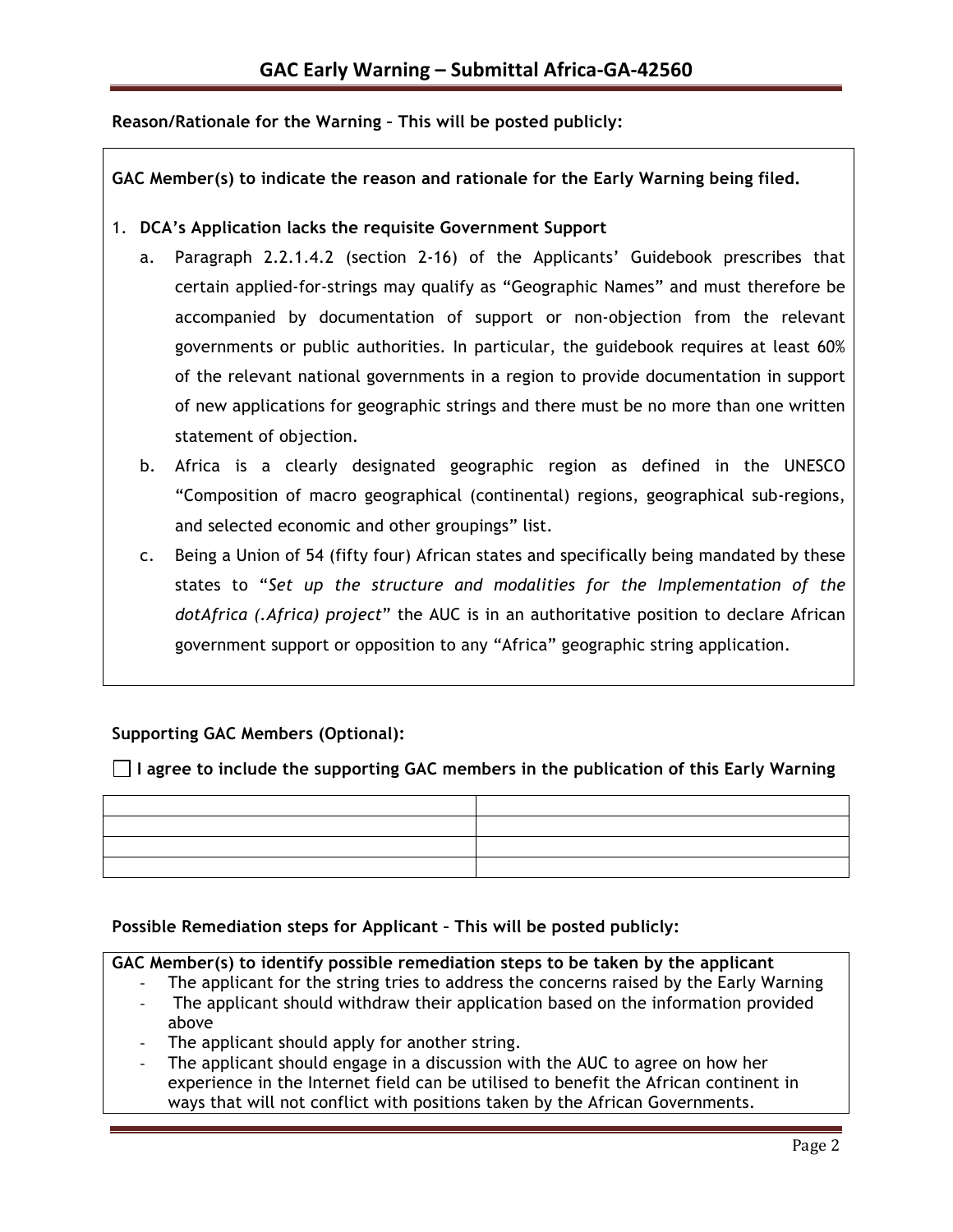The applicant should withdraw their application based on the information provided above.

# **Further Notes from GAC Member(s) (Optional) – This will be posted publicly:**

### **INFORMATION FOR APPLICANTS**

### **About GAC Early Warning**

The GAC Early Warning is a notice only. It is not a formal objection, nor does it directly lead to a process that can result in rejection of the application. However, a GAC Early Warning should be taken seriously as it raises the likelihood that the application could be the subject of GAC Advice on New gTLDs or of a formal objection at a later stage in the process. Refer to section 1.1.2.4 of the Applicant Guidebook (http://newgtlds.icann.org/en/applicants/agb) for more information on GAC Early Warning.

## **Instructions if you receive the Early Warning**

**ICANN strongly encourages you work with relevant parties as soon as possible to address the concerns voiced in the GAC Early Warning.**

### **Asking questions about your GAC Early Warning**

If you have questions or need clarification about your GAC Early Warning, please contact gacearlywarning@gac.icann.org. As highlighted above, ICANN strongly encourages you to contact gacearlywarning@gac.icann.org as soon as practicable regarding the issues identified in the Early Warning.

### **Continuing with your application**

If you choose to continue with the application, then the "Applicant's Response" section below should be completed. In this section, you should notify the GAC of intended actions, including the expected completion date. This completed form should then be sent to gacearlywarning@gac.icann.org. If your remediation steps involve submitting requests for changes to your application, see the change request process at http://newgtlds.icann.org/en/applicants/customer-service/change-requests.

In the absence of a response, ICANN will continue to process the application as submitted.